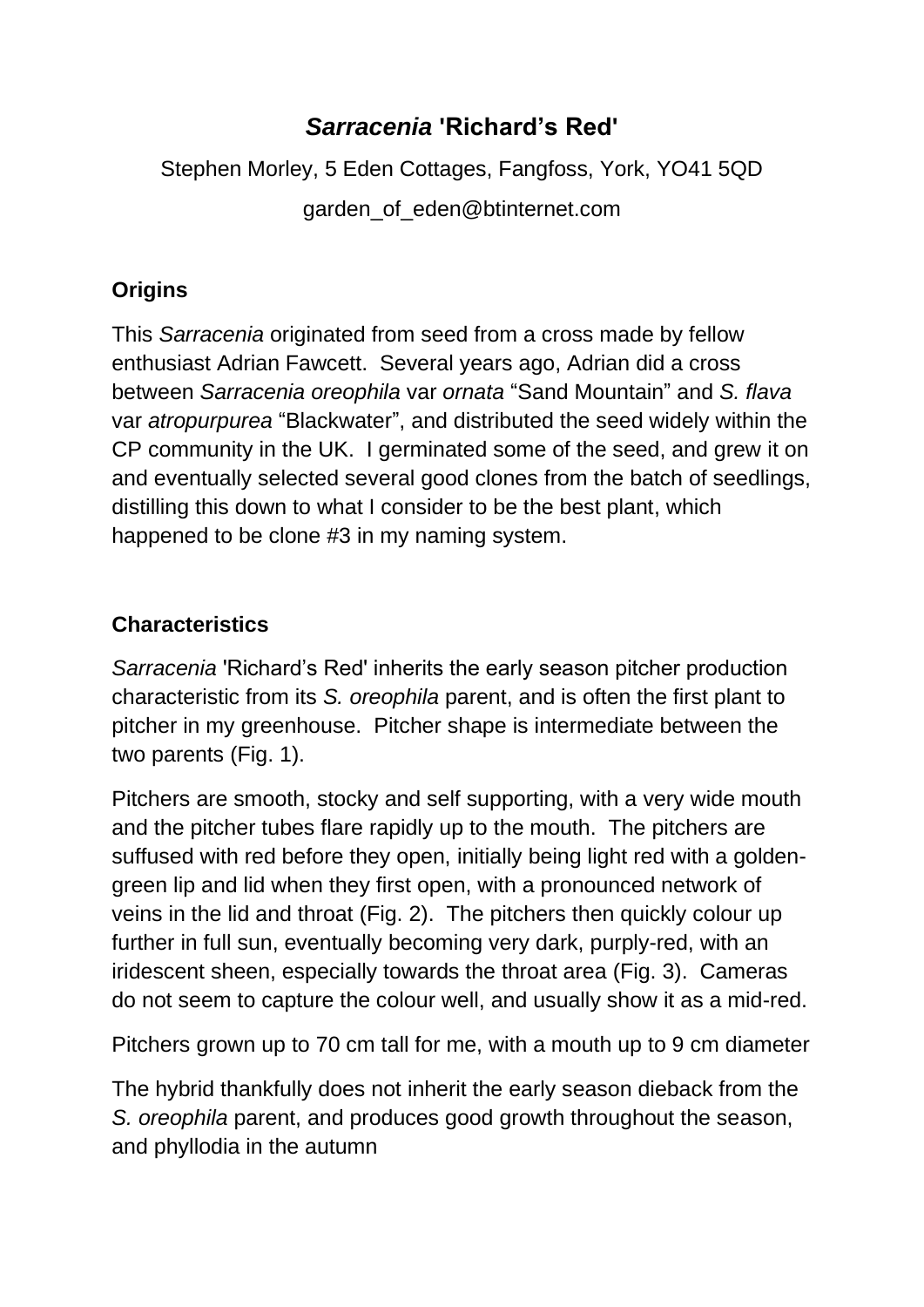### **Cultivation**

This hybrid is extremely vigorous, and quickly produces large rhizomes and multiple growth points, and propagates easily from division and cuttings.

To preserve the unique characteristics of the plant, *Sarracenia* 'Richard's Red' should only be propagated vegetatively.

### **Etymology**

The cultivar is proposed as *Sarracenia* 'Richard's Red', named after my beloved brother who died in 2016 after a heroic battle against an aggressive cancer. Anyone who has received a plant from me labelled "*Sarracenia oreophila* Sand Mountain x *S. flava* var. *atropurpurea* Blackwater clone 3" can relabel it 'Richard's Red'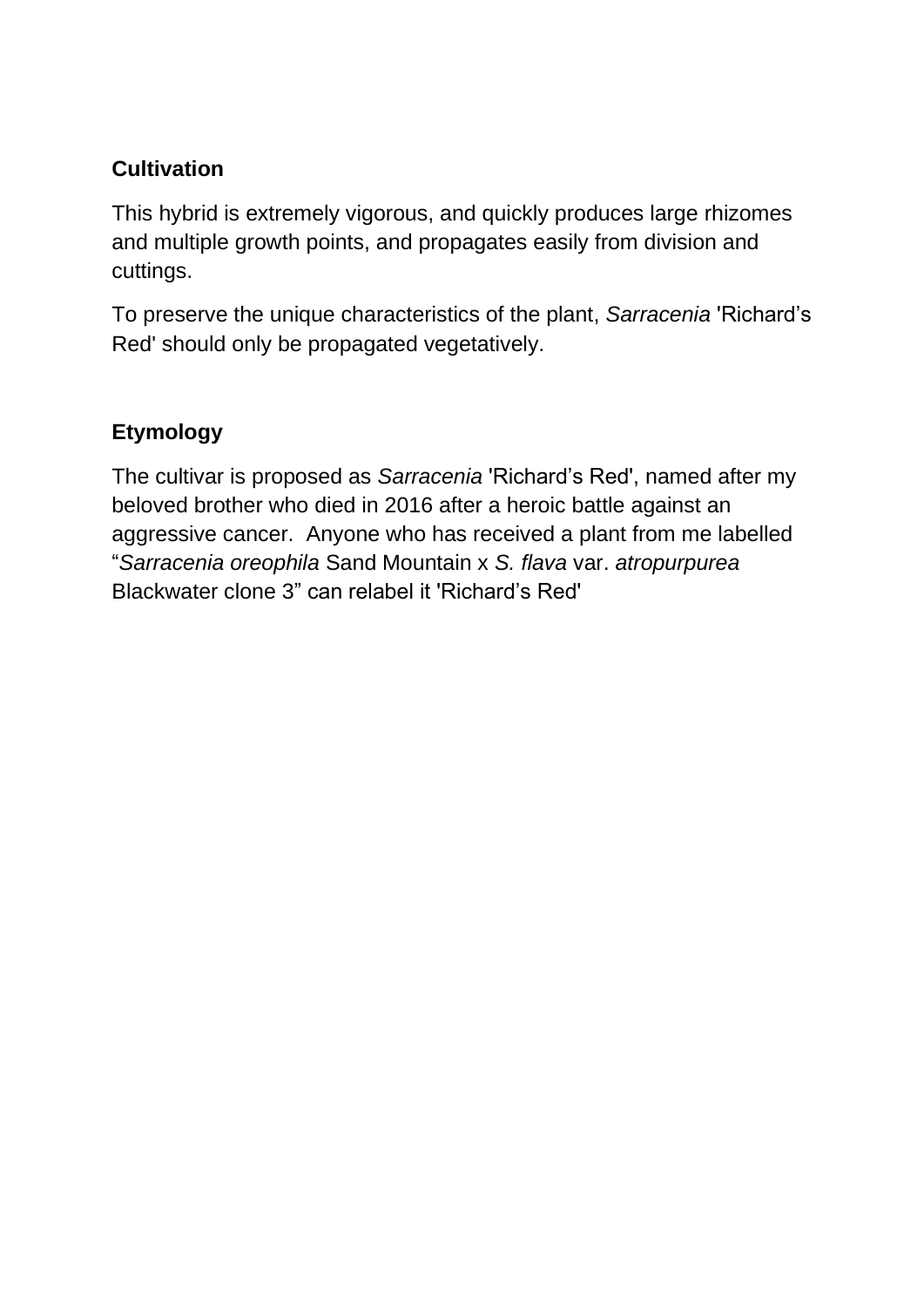

Fig 1. *Sarracenia* 'Richard's Red' Whole plant, fully coloured.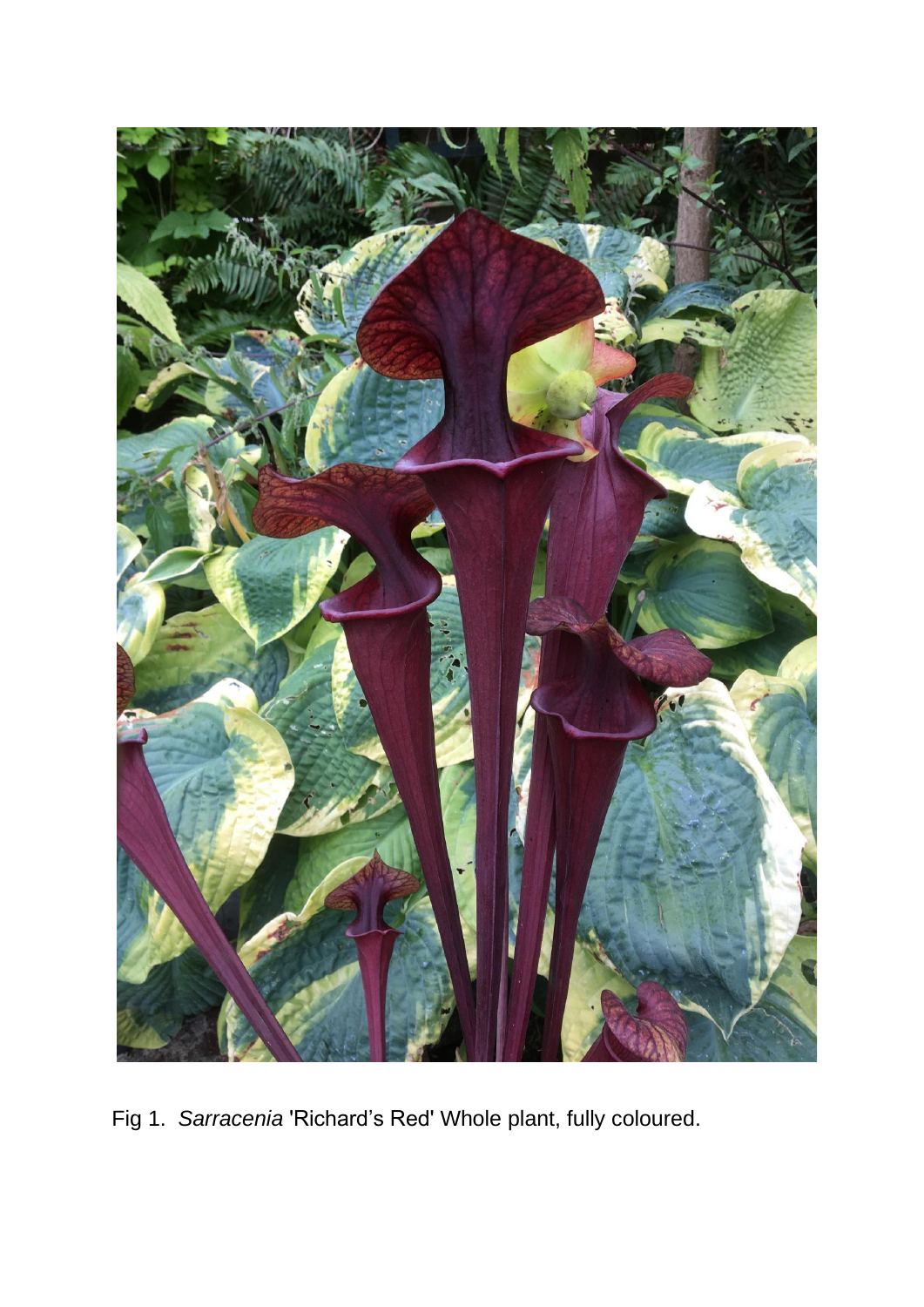

Fig 2. *Sarracenia* 'Richard's Red' Early season pitchers with fingers for scale. Spring 2017.